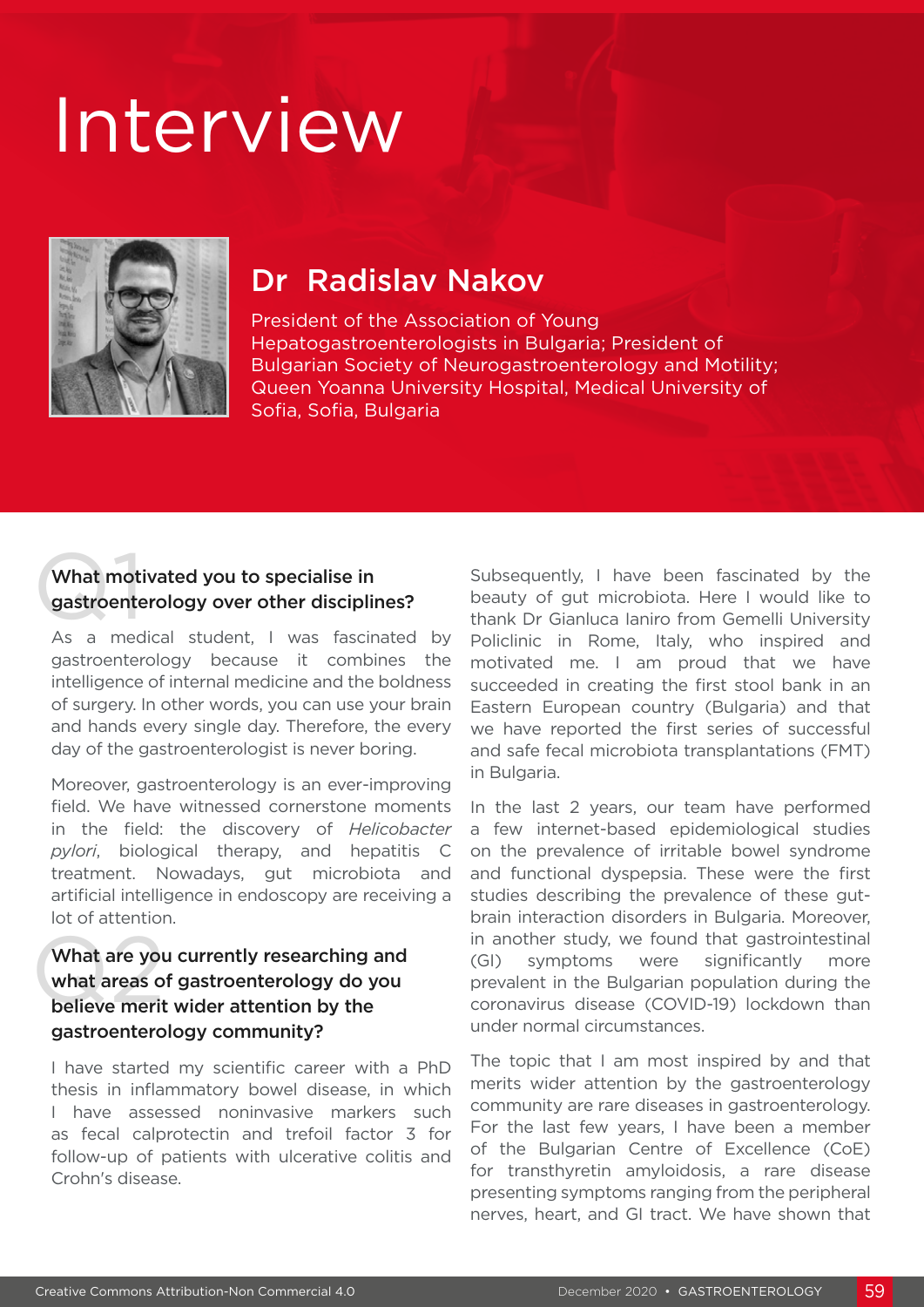GI manifestations are common in hereditary amyloidogenic transthyretin (ATTRv) amyloidosis and are present even before the onset of the polyneuropathy in some cases. Unfortunately, delays in diagnosis of ATTRv amyloidosis with GI manifestations commonly occurs because of the fragmented knowledge among gastroenterologists and general practitioners. Therefore, recently we have organised a working group of European gastroenterologists and neurologists that have now prepared recommendations for the diagnosis and management of transthyretin amyloidosis with GI manifestations.

Furthermore, I would like to congratulate the European Association for Gastroenterology, Endoscopy, and Nutrition (EAGEN) for organising a postgraduate course on rare diseases in gastroenterology.

#### How did you<br>Young Hepat<br>Bulgaria and How did you become involved with the Young Hepatogastroenterologists in Bulgaria and what is your role as President?

No association has potential without the active involvement of the younger professionals that will shape the future of the association. Unfortunately, a few years ago, a young gastroenterologist could not present a study at the National Congress of Gastroenterology in Bulgaria (BSGE); they were not involved in any activities of the National Society. Therefore, a group of young residents in Bulgaria were motivated to organise a conference for young gastroenterologists in Bulgaria. It was a great success and attracted more than 150 young doctors. The next year, we created the Association of Young Hepatogastroenterologists in Bulgaria. However, we were not recognised as an official gastroenterology section by the National Society. Here came the support of the United European Gastroenterology (UEG) Board and UEG Young Talent Group, who helped us to be recognised by the mother society by starting the dialogue between us.

Nowadays, the young gastroenterology section of Bulgaria is now one of Europe's most active ones, actively organising a congress for young gastroenterologists with lectures and hands-on training in Bulgaria, helping to organise the European conference for young gastroenterologists, and actively increasing its participation in the UEG's (educational/ support) programmes.

*"No association has potential without the active involvement of the younger professionals that will shape the future of the association."*